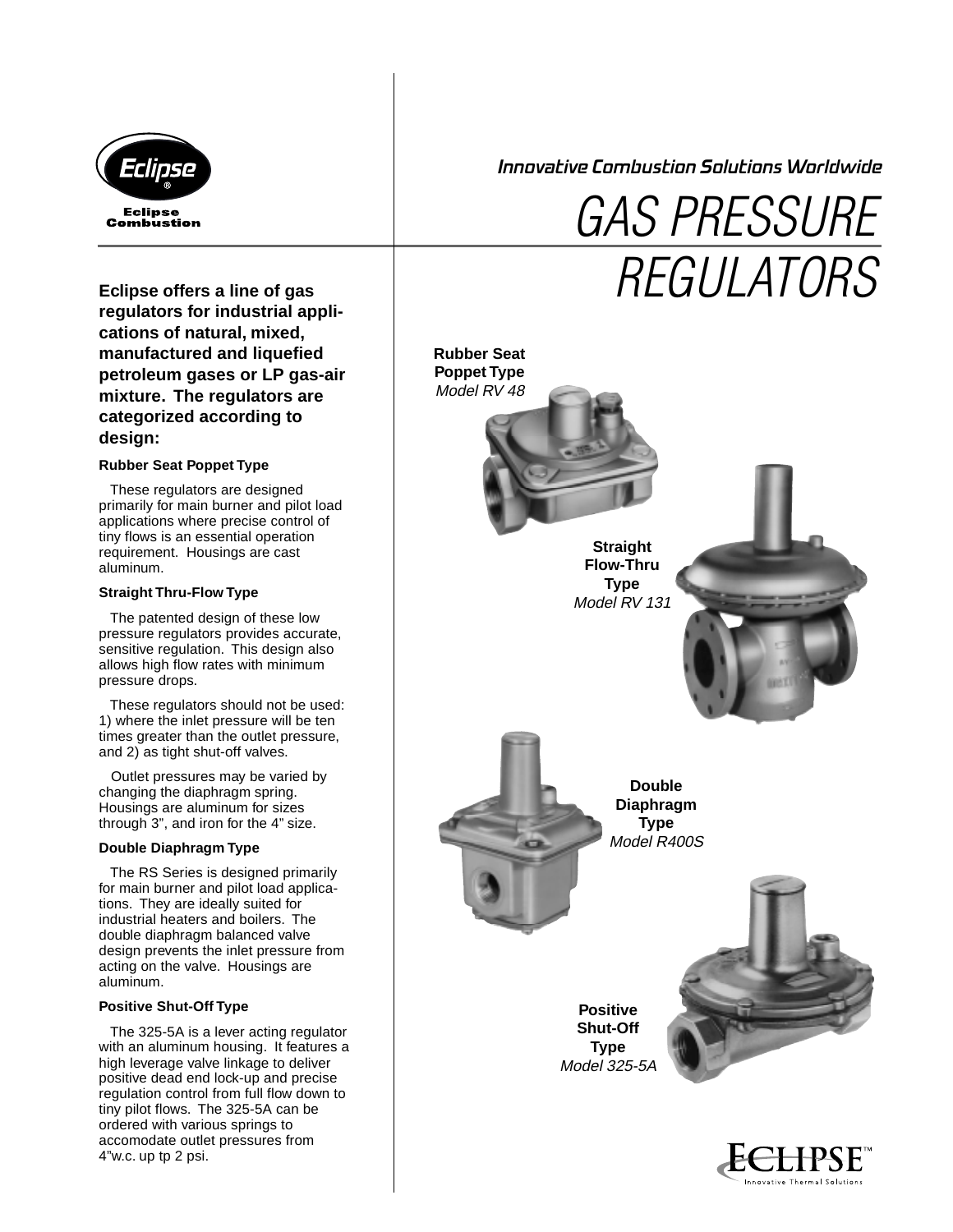## **Specifications**

|                                                                                                   | Pipe            | Max.           | SCFH Flow at Various Pressure Drops (Natural Gas at 0.64 specific gravity) |        |        |        |                 |        |                 |                 |     | Maximum<br>Emergency | Temp. Limits, F  |       |      | Outlet<br>Pressure<br>Range <sup>2</sup> |            |
|---------------------------------------------------------------------------------------------------|-----------------|----------------|----------------------------------------------------------------------------|--------|--------|--------|-----------------|--------|-----------------|-----------------|-----|----------------------|------------------|-------|------|------------------------------------------|------------|
| Model                                                                                             | Size.<br>Inches | Inlet.<br>PSI  | 0.3"                                                                       | 0.7"   | 0.8"   | 0.9"   | 4 <sup>11</sup> | 2.5"   | 4 <sup>II</sup> | 8 <sup>II</sup> | 16" | 28"                  | PSI <sup>1</sup> | Min.  | Max. | Mounting<br>Position                     | ("w.c.)    |
| <b>Rubber Seat Poppet Type-CGA Listed, AGA Certified</b>                                          |                 |                |                                                                            |        |        |        |                 |        |                 |                 |     |                      |                  |       |      |                                          |            |
| RV12LT                                                                                            | 1/8             | 1/2            | 15                                                                         | 23     | 24     | 26     |                 |        |                 |                 |     |                      | 2.5              | $-40$ | 275  | Any                                      | 2.8 to 5.2 |
| <b>RV20VL</b>                                                                                     | 1/4             | 1/2            | 30                                                                         | 46     | 49     | 52     | 55              |        |                 |                 |     |                      | 2.5              | $+32$ | 225  | Any                                      | 2.8 to 5.2 |
| RV20VL                                                                                            | 3/8             | 1/2            | 30                                                                         | 46     | 49     | 52     | 55              |        |                 |                 |     |                      | 2.5              | $+32$ | 225  | Any                                      | 2.8 to 5.2 |
| <b>RV48</b>                                                                                       | 1/2             | 1/2            | 130                                                                        | 199    | 212    | 225    |                 |        |                 |                 |     |                      | 2.5              | $+32$ | 225  | Any                                      | 5 to 12    |
| Straight-Thru Flow Type-CGA Listed; AGA Certified for 1/2 PSIG                                    |                 |                |                                                                            |        |        |        |                 |        |                 |                 |     |                      |                  |       |      |                                          |            |
| (AGA certified for the ranges shown in bold numbers, with the outlet pressures shown as standard. |                 |                |                                                                            |        |        |        |                 |        |                 |                 |     |                      |                  |       |      |                                          |            |
| <b>RV 52</b>                                                                                      | 1/2             | 1/2            | 262                                                                        | 400    | 427    | 453    | 478             | 756    | 956             |                 |     |                      | 3                | -40   | 205  | Any                                      | 5 to 12    |
|                                                                                                   | 3/4             | 1/2            | 262                                                                        | 400    | 427    | 453    | 478             | 756    | 956             |                 |     |                      | 3                | -40   | 205  | Any                                      | 5 to 12    |
| <b>RV 53</b>                                                                                      | 3/4             | 1/2            | 375                                                                        | 573    | 612    | 650    | 684             | 1081   | 1369            |                 |     |                      | 3                | $-40$ | 205  | Any                                      | 5 to 12    |
|                                                                                                   | 1               | 1/2            | 375                                                                        | 573    | 612    | 650    | 684             | 1081   | 1369            |                 |     |                      | 3                | -40   | 205  | Any                                      | 5 to 12    |
| <b>RV 61</b>                                                                                      | 1.              | $\mathbf{1}$   | 675                                                                        | 1004   | 1073   | 1138   | 1200            | 1897   | 2464            |                 |     |                      | 5                | -40   | 205  | Any                                      | 5 to 12    |
|                                                                                                   | $1 - 1/4$       | 1              | 675                                                                        | 1004   | 1073   | 1138   | 1200            | 1897   | 2464            |                 |     |                      | 5                | $-40$ | 205  | Any                                      | 5 to 12    |
| <b>RV 81</b>                                                                                      | $1 - 1/4$       | $\mathbf{1}$   | 1350                                                                       | 2062   | 2204   | 2339   | 2465            | 3897   | 4929            |                 |     |                      | 5                | -40   | 205  | Upright                                  | 5 to 12    |
|                                                                                                   | $1 - 1/2$       | 1              | 1350                                                                       | 2062   | 2204   | 2339   | 2465            | 3897   | 4929            |                 |     |                      | 5                | $-40$ | 205  | Upright                                  | 5 to 12    |
| <b>RV 91</b>                                                                                      | $\overline{2}$  | $\mathbf{1}$   | 2100                                                                       | 3208   | 3429   | 3637   | 3834            | 6062   | 7668            |                 |     |                      | 5                | $-40$ | 205  | Upright                                  | 5 to 12    |
|                                                                                                   | $2 - 1/2$       | $\mathbf{1}$   | 2100                                                                       | 3208   | 3429   | 3637   | 3834            | 6062   | 7668            |                 |     |                      | 5                | $-40$ | 205  | Upright                                  | 5 to 12    |
| <b>RV 111</b>                                                                                     | $2 - 1/2$       | 1              | 4750                                                                       | 7256   | 7757   | 8227   | 8572            | 13,553 | 17,161          |                 |     |                      | 5                | $-40$ | 125  | Upright                                  | 5 to 12    |
|                                                                                                   | 3               | 1              | 4750                                                                       | 7256   | 7757   | 8227   | 8572            | 13,553 | 17,161          |                 |     |                      | 5                | -40   | 125  | Upright                                  | 5 to 12    |
| <b>RV 131</b>                                                                                     | 4               | $\overline{2}$ | 8200                                                                       | 12,525 | 13,390 | 14,202 | 14,971          | 23,672 | 29,942          |                 |     |                      | 15               | $-40$ | 125  | Upright                                  | 5 to 12    |
| <b>Double Diaphragm Type</b>                                                                      |                 |                |                                                                            |        |        |        |                 |        |                 |                 |     |                      |                  |       |      |                                          |            |
| <b>R400S</b>                                                                                      | 1/2             | 5              | 105                                                                        | 160    | 171    | 182    | 192             | 304    |                 |                 |     |                      | 12.5             | $-40$ | 205  | Any                                      | 4 to 12    |
| <b>R500S</b>                                                                                      | 3/4             | 5              | 240                                                                        | 367    | 392    | 416    | 438             | 693    | 876             |                 |     |                      | 12.5             | -40   | 205  | Any                                      | 4 to 12    |
| <b>Positive Shut-Off Type</b>                                                                     |                 |                |                                                                            |        |        |        |                 |        |                 |                 |     |                      |                  |       |      |                                          |            |
| 325-5A                                                                                            | 1/2             | 10             | 70                                                                         | 107    | 114    | 121    | 128             | 202    | 255             | 361             | 509 | 673                  | 65               | $-40$ | 205  | Any                                      |            |
|                                                                                                   | 3/4             | 10             | 70                                                                         | 107    | 114    | 121    | 128             | 202    | 255             | 361             | 509 | 673                  | 65               | -40   | 205  | Any                                      | 4 to 12    |
|                                                                                                   | 1               | 10             | 70                                                                         | 107    | 114    | 121    | 128             | 202    | 255             | 361             | 509 | 673                  | 65               | -40   | 205  | Any                                      |            |

**= At these flows and regulator pipe sizes, velocity pressures exceed 0.5. To avoid excessive pressure drops, use larger pipe upstream and downstream of the regulator. Contact your Eclipse representative for assistance.**

<sup>1</sup> Maximum inlet pressures that the regulator can contain. Depending on model, some internal parts may be damaged.<br><sup>2</sup> For springs supplied as standard. See "Optional Springs" chart for availability of other springs.

|             | Pressure<br>Range |          | Spring |  |  |  |
|-------------|-------------------|----------|--------|--|--|--|
| Model       | "w.c.             | Part No. | Color  |  |  |  |
| <b>RV52</b> |                   | 12295    |        |  |  |  |
| RV53        |                   | 12296    |        |  |  |  |
| <b>RV61</b> |                   | 12297    |        |  |  |  |
| <b>RV81</b> | 1 to 3.5          | 12298    | Brown  |  |  |  |
| RV91        |                   | 12299    |        |  |  |  |
| RV111       |                   | 12300    |        |  |  |  |
| RV131       |                   | CON      |        |  |  |  |
| RV61        |                   | 14314    |        |  |  |  |
| RV81        |                   | 12316    |        |  |  |  |
| RV91        | 10 to 22          | 12317    | Red    |  |  |  |
| RV111       |                   | 12319    |        |  |  |  |
| RV131       |                   | CON      |        |  |  |  |
| 325-5A      |                   | 10928-2  |        |  |  |  |
| 325-5A      | 15 to 30          | 10928-3  | Yellow |  |  |  |
| 325-5A      | 1 to 2psi         | 10928-4  | Tagged |  |  |  |

**Note:** If the outlet pressure can be provided by two different springs, select the higher outlet pressure

## **Optional Springs Sizing and Selection**

- 1) Determine the following:
	- a) Inlet pressure to regulator
	- b) Outlet pressure required from regulator
	- c) SCFH required through regulator
	- d) Desired size of regulator
- 2) Subtract outlet pressure from inlet pressure and divide by two. Use this figure as the maximum allowable pressure drop when sizing the regulator.
- 3) In the Specifications table above, find the column closest to, but not exceeding, the maximum allowable pressure drop.
- 4) Read down to find a regulator of the correct pipe size with a flow closest to, but not less than, the required SCFH.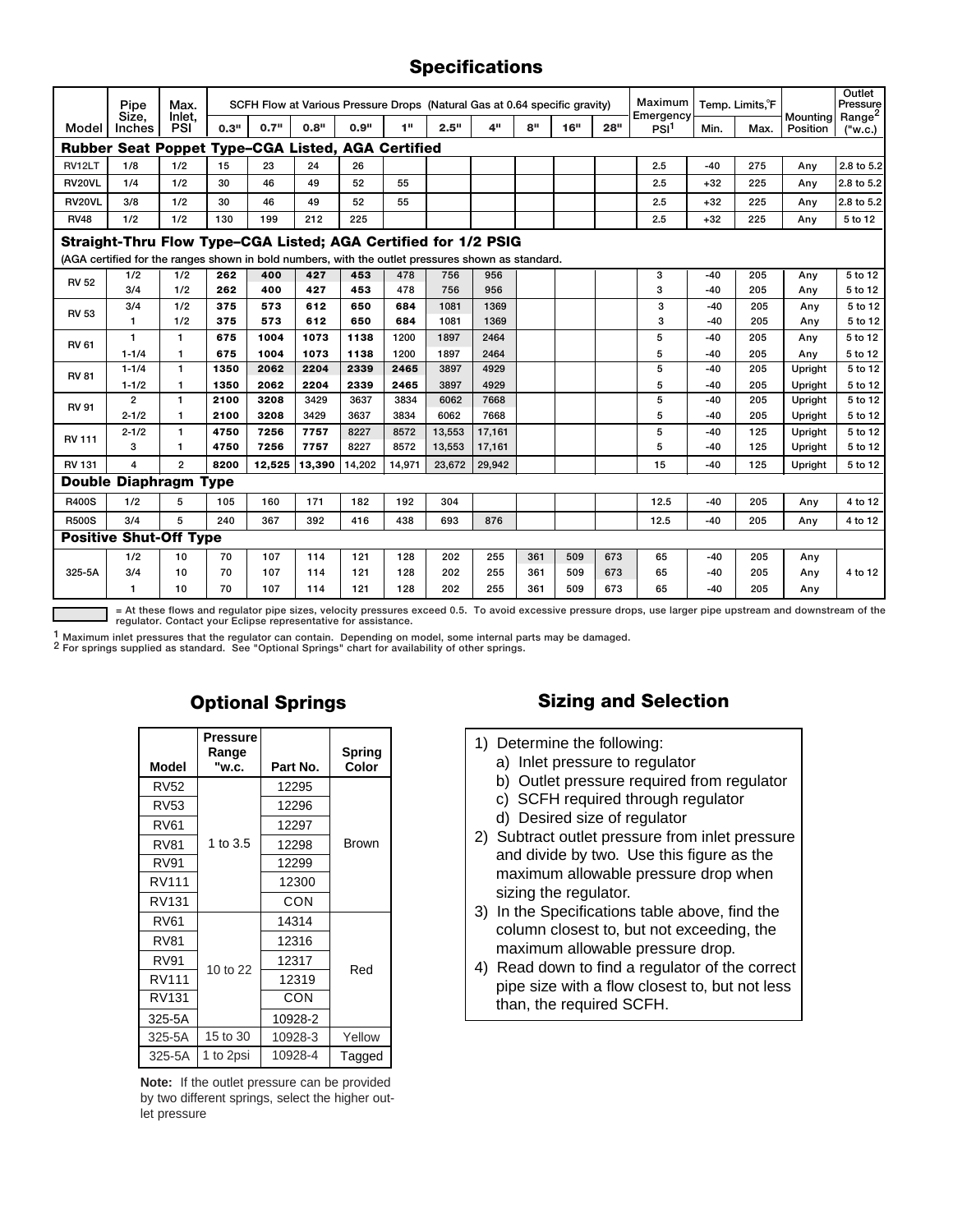# **Dimensions**



| Catalog            | Part                    | Pipe                   |                        | Approx.<br>Ship. Wt.   |                              |                         |            |           |  |
|--------------------|-------------------------|------------------------|------------------------|------------------------|------------------------------|-------------------------|------------|-----------|--|
| <b>Number</b>      | <b>Number</b>           | <b>Size</b>            | A                      | в                      | C                            | D                       | Е          | (Lbs.)    |  |
| RV <sub>12LT</sub> | 17127-1                 | 1/8                    | $1 - 11/16$            | $1 - 3/8$              | $1 - 11/16$                  | 3/8                     |            | 1         |  |
| RV20VL             | 15027                   | 1/4                    | $2 - 3/8$              | $1 - 3/4$              | $2 - 1/8$                    | 1/2                     | $5/16*$    | 1         |  |
| RV20VL             | 17127-6                 | 3/8                    | $2 - 3/8$              | $1 - 3/4$              | $2 - 1/8$                    | 1/2                     | $5/16*$    | 1         |  |
| <b>RV 48</b>       | 12271                   | 1/2                    | $3 - 3/8$              | 3                      | $2 - 3/4$                    | 3/4                     | 1/8        | $1 - 1/4$ |  |
| <b>RV 52</b>       | 12274<br>12276          | 1/2<br>3/4             | $3 - 3/16$             | $3 - 1/4$              | $5 - 1/16$                   | $1 - 1/2$               | 1/8        | $1 - 1/4$ |  |
| <b>RV 53</b>       | 12277<br>12278          | 3/4<br>1               | $3 - 5/8$              | $3 - 7/8$              | $5 - 13/16$                  | $1 - 5/8$               | 1/8        | $1 - 1/2$ |  |
| <b>RV 61</b>       | 12279<br>12280          | 1<br>$1 - 1/4$         | $4 - 3/8$              | $5 - 7/16$             | $6 - 7/16$                   | $1 - 5/8$               | 1/8        | $2 - 1/2$ |  |
| <b>RV 81</b>       | 12282<br>12284          | $1 - 1/4$<br>$1 - 1/2$ | 6                      | $\overline{7}$         | $8 - 5/8$                    | $2 - 5/8$               | 1/4        | $5 - 1/4$ |  |
| <b>RV 91</b>       | 12285<br>12286          | 2<br>$2 - 1/2$         | $6 - 1/2$<br>$7 - 1/8$ | $9 - 1/8$<br>$9 - 1/8$ | $10 - 13 - 16$<br>$10 - 1/2$ | $2 - 3/8$<br>$2 - 7/16$ | 1/4<br>1/4 | 9<br>9    |  |
| <b>RV 111</b>      | 12288<br>12290          | $2 - 1/2$<br>3         | 9                      | $13 - 7/16$            | $15 - 1/16$                  | $3 - 7/16$              | 1/4        | 20        |  |
| RV 131             | Contact<br>Factory      | 4                      | $13 - 7/8$             | 18                     | $23 - 1/4$                   | $5 - 1/16$              | 3/4        | 127       |  |
| <b>R400S</b>       | 17127-8                 | 1/2                    | 2                      | $\overline{2}$         | $3 - 1/4$                    | 15/16                   | 1/8        | 1/2       |  |
| <b>R500S</b>       | 17127-9                 | 3/4                    | 3                      | $3 - 1/8$              | $4 - 11/16$                  | $1 - 3/16$              | 1/8        | 1         |  |
| 325-5A             | 10866<br>10888<br>10897 | 1/2<br>3/4<br>1        | $5 - 7/8$              | $5 - 7/16$             | $5 - 1/4$                    | 15/16                   | 3/8        | 2         |  |

 $*$  5/16"-24 THD for 1/8" O.D. tube connector, p/n 13204.